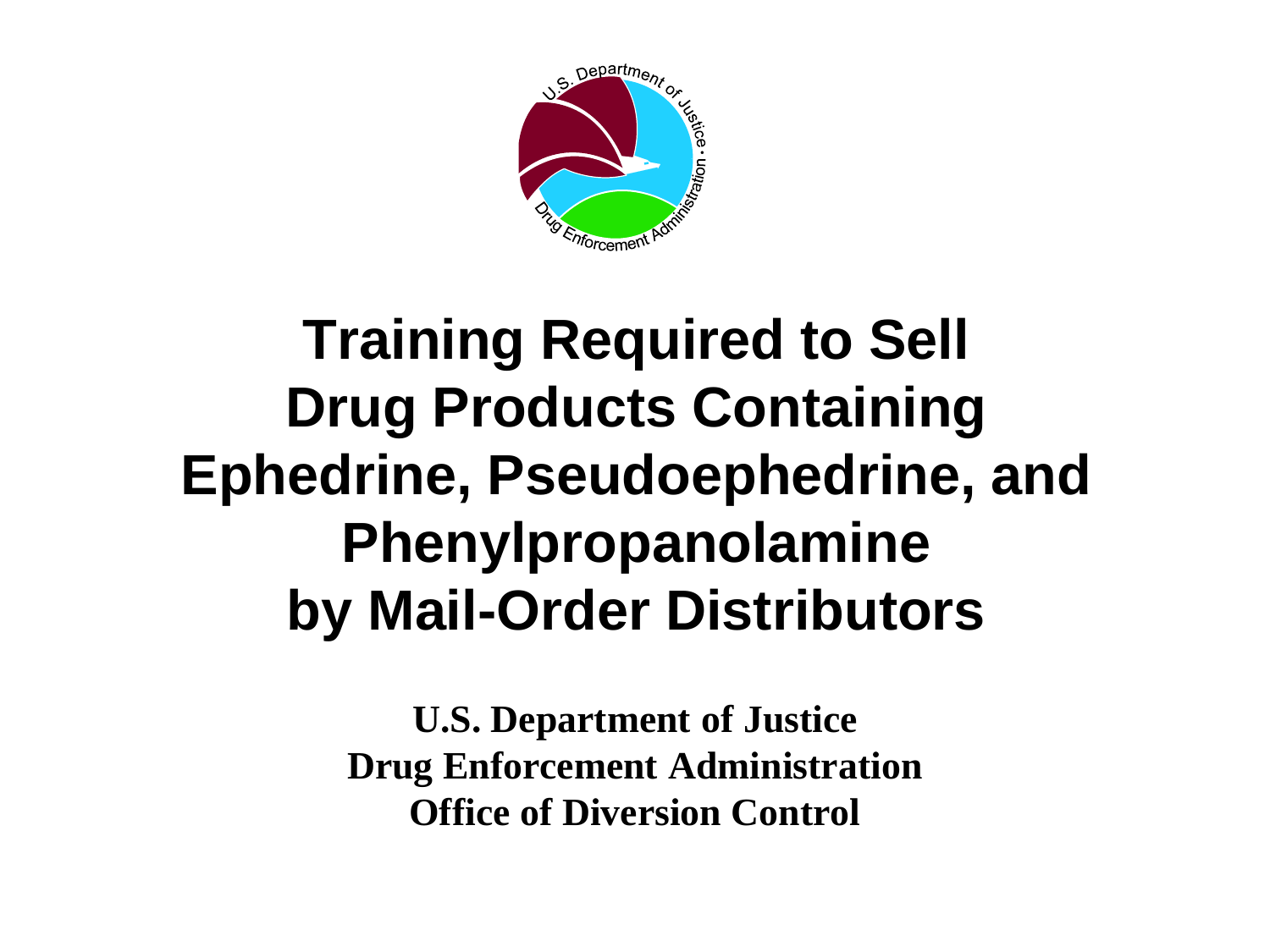

# **Why do I have to take this training?**

- Because a new federal law, the Combat Methamphetamine Enhancement Act of 2010, says you cannot sell Scheduled Listed Chemical Products containing ephedrine, pseudoephedrine, or phenylpropanolamine until you have completed this training.
- This training will help you to understand the laws and what you must know before you can sell these drug products.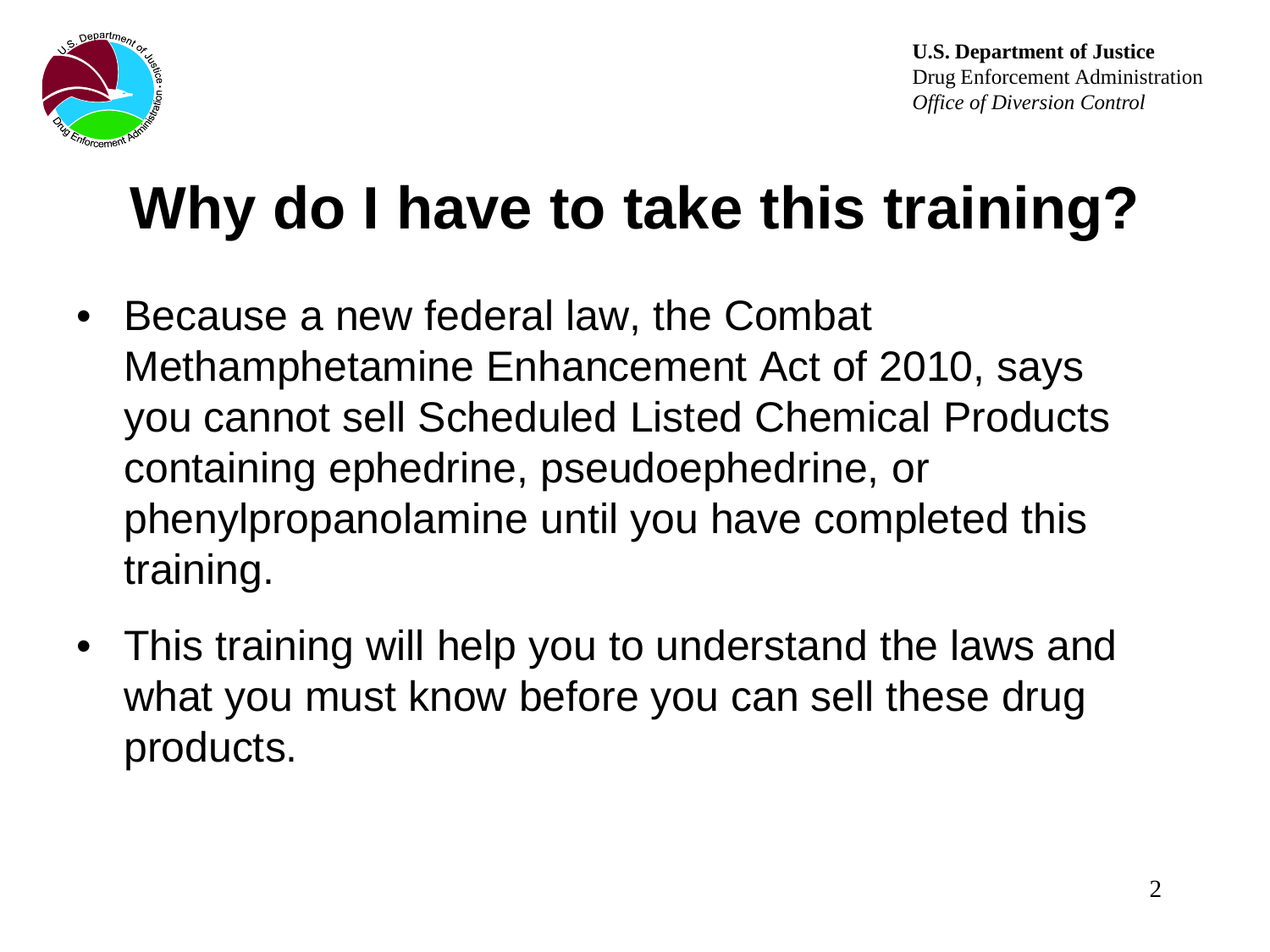

# **Who is a mail-order distributor?**

- A **mail-order distributor** is a person who
- (1) makes sales at retail (for personal use but not face-to-face)
- (2) of scheduled listed chemical products
- (3) and uses or attempts to use the U.S. Postal Service or any private or commercial carrier to deliver the product to the customer.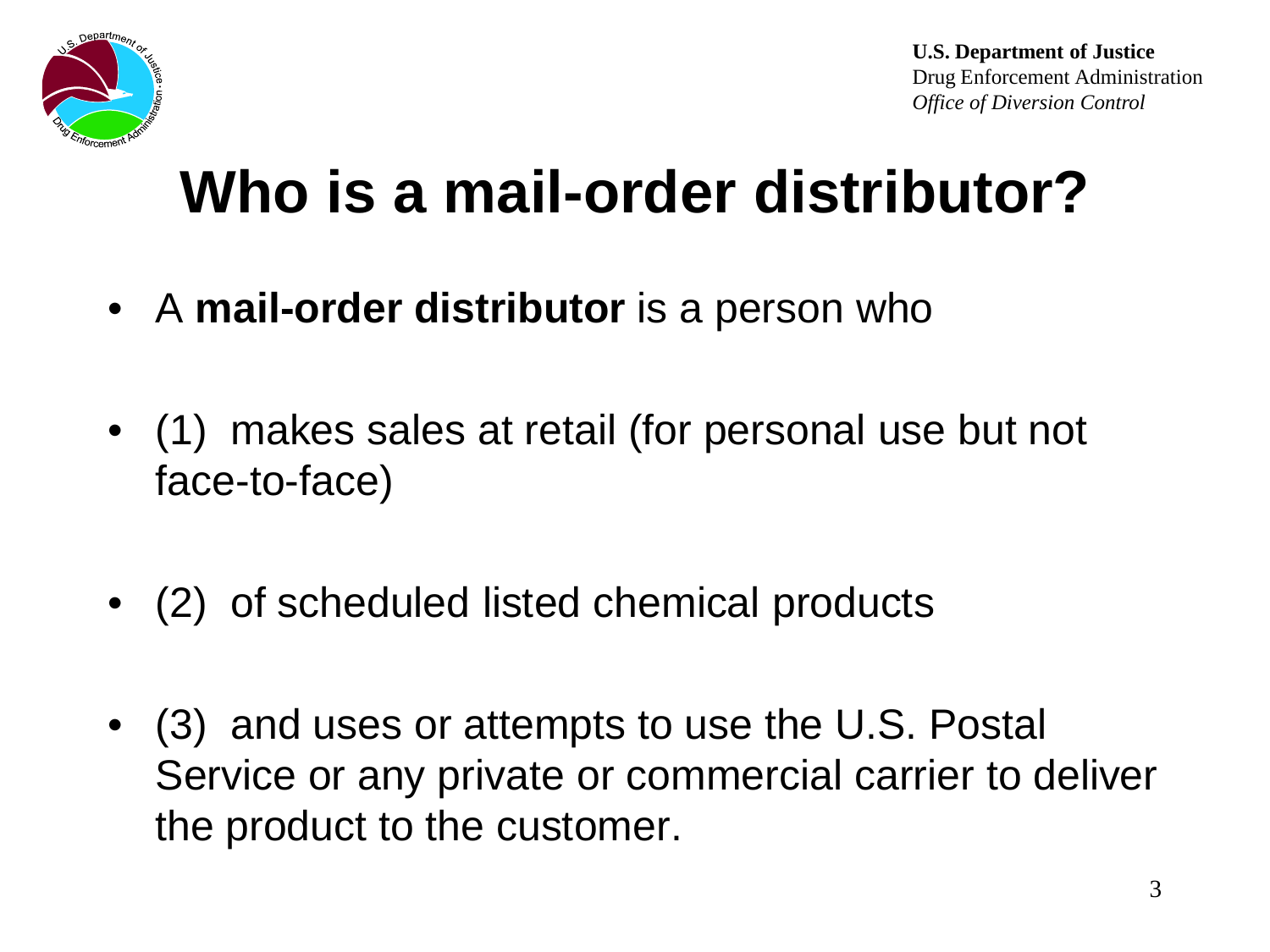**U.S. Department of Justice**

Drug Enforcement Administration *Office of Diversion Control*

# **What is a scheduled listed chemical product?**

- A **scheduled listed chemical product** is a product that
- (1) Contains ephedrine, pseudoephedrine, or phenylpropanolamine; and
- (2) May be marketed or distributed lawfully in the United States under the Federal, Food, Drug, and Cosmetic Act as a nonprescription drug.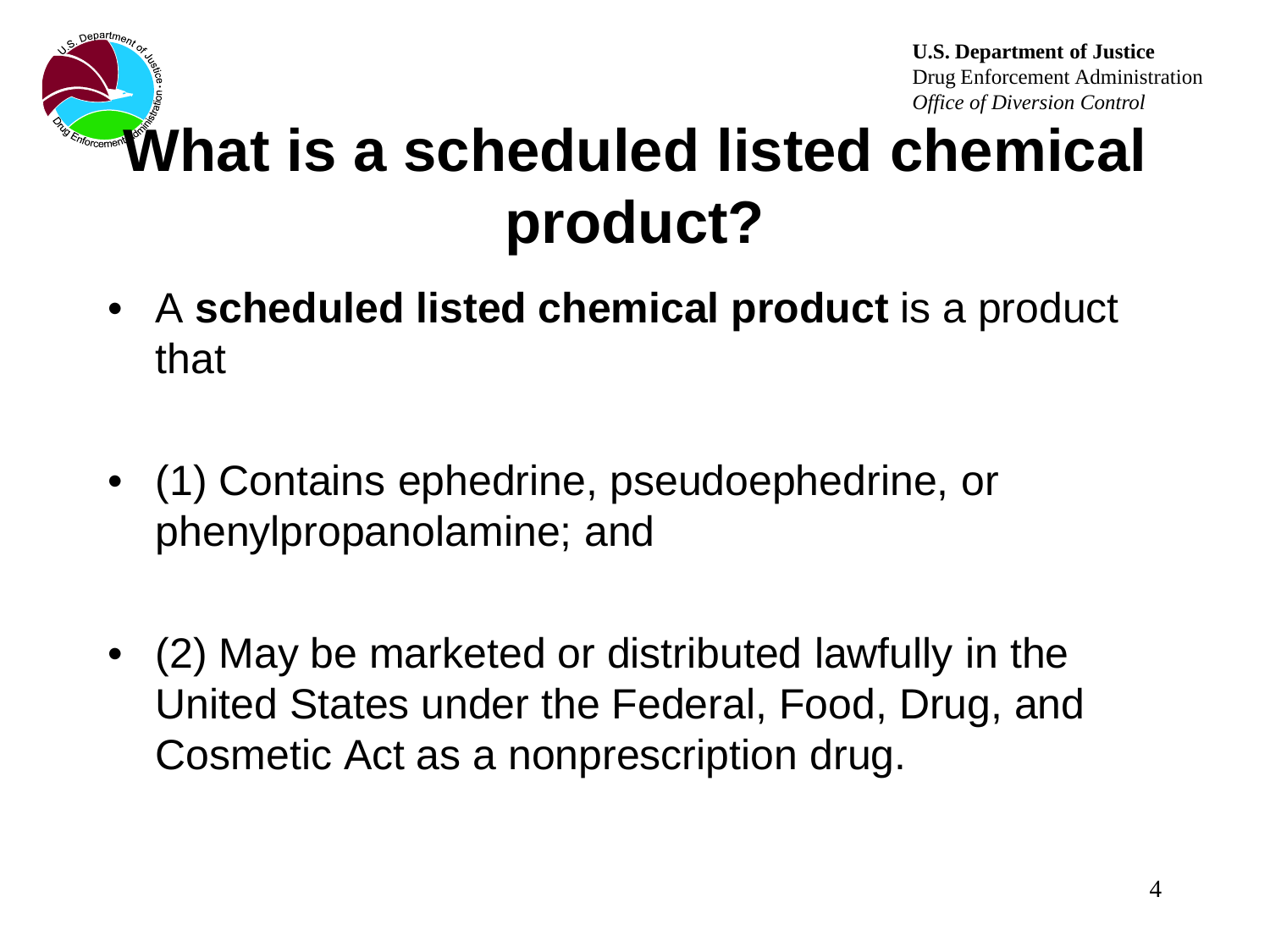

### **What am I going to learn from this training?**

#### **This training will teach you:**

- That, under existing law, you can sell no more than 3.6 grams of these drug products to each customer per day;
- That, under existing law, you can sell no more than 7.5 grams of these drug products to each customer within a 30-day period.
- That, under existing law, you must verify the identity of your customer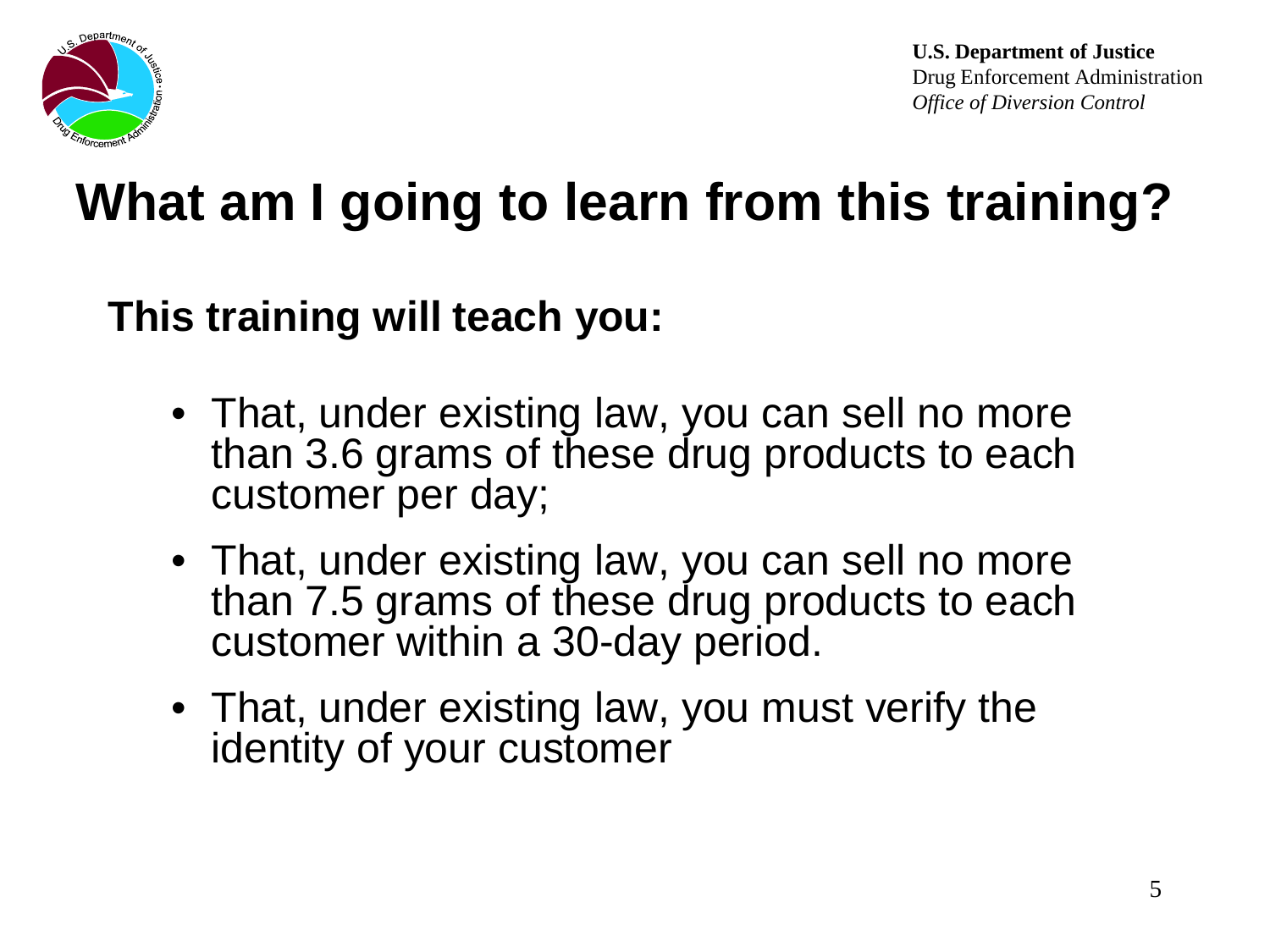



## **What are ephedrine, pseudoephedrine, and phenylpropanolamine used for?**

- Ephedrine and pseudoephedrine are used to make cough, cold and allergy drug products.
- Ephedrine is used to treat breathing problems.
- Pseudoephedrine is used to treat colds, allergies, and runny noses.
- Phenylpropanolamine is only sold by prescription for animal use.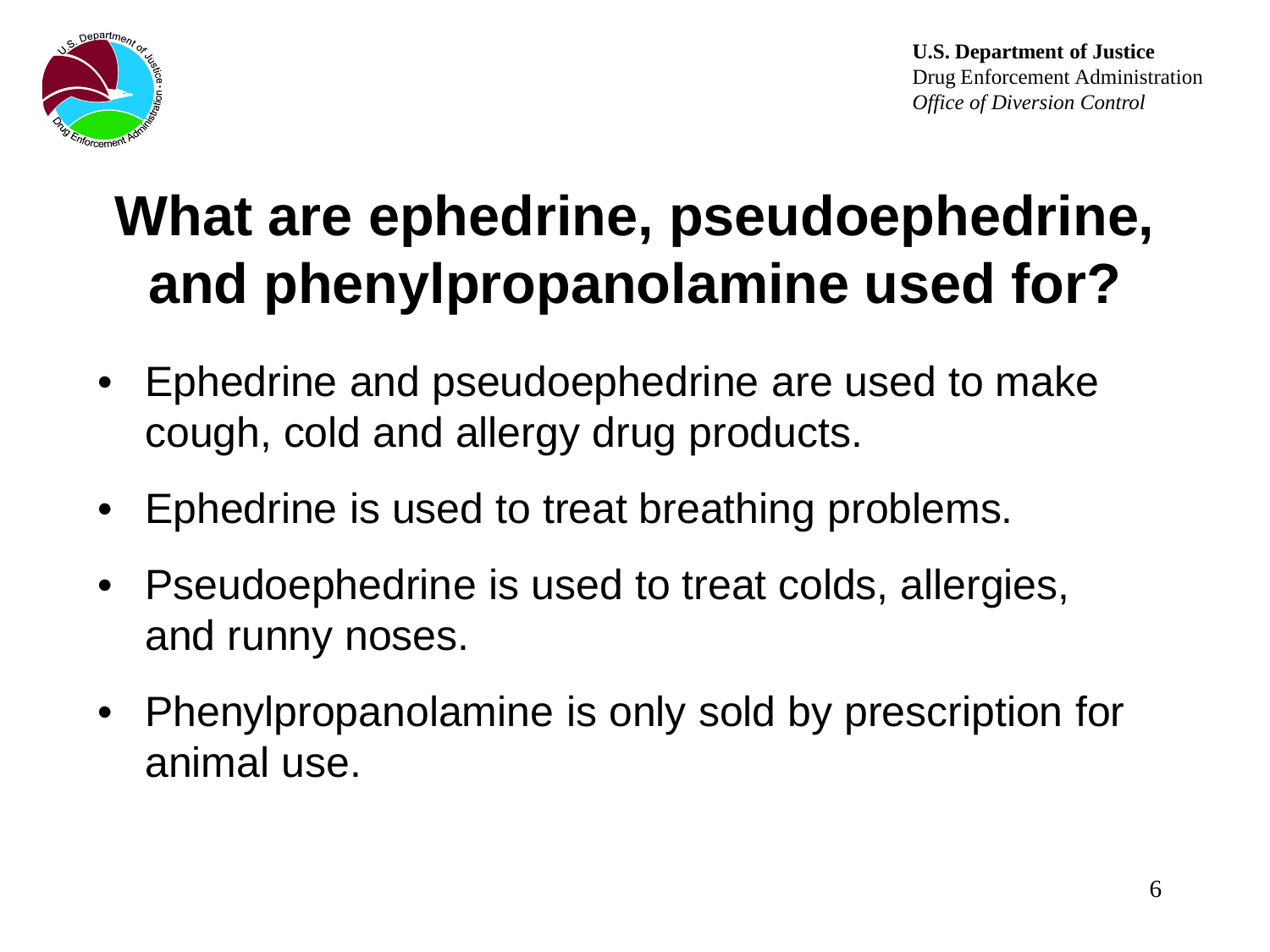

# **What are methamphetamine and amphetamine?**

- Methamphetamine and amphetamine are highly addictive drugs that are dangerous to use and make.
- Other common names for methamphetamine are "meth," "crystal," "crank," and "ice."
- Ephedrine and pseudoephedrine can be used illegally to make methamphetamine.
- Phenylpropanolamine can be used illegally to make amphetamine.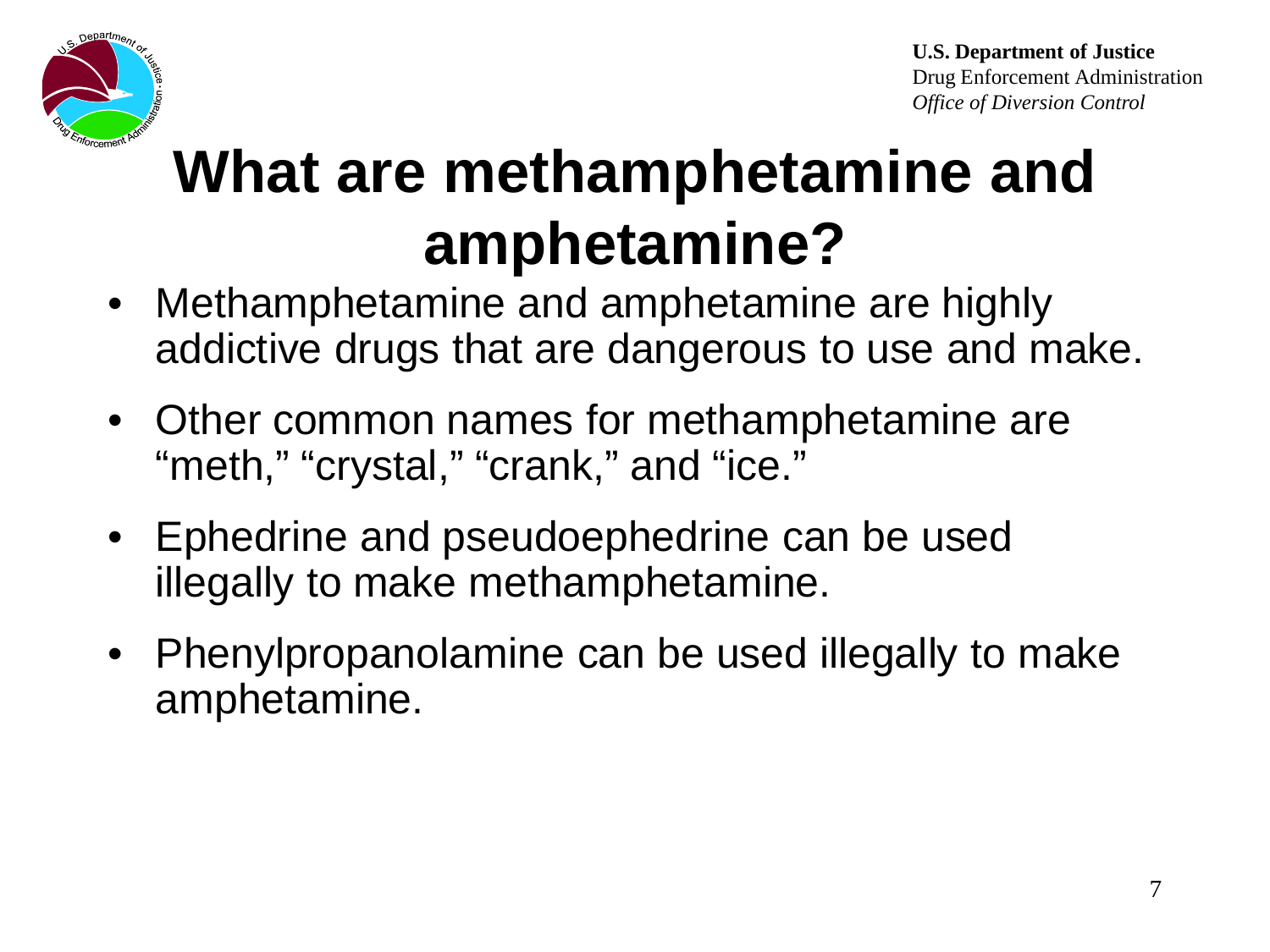

# **What is the purpose of the new law?**

- The new law establishes requirements for selling Scheduled Listed Chemical Products containing ephedrine, pseudoephedrine, and phenylpropanolamine because these ingredients can be used illegally to make methamphetamine or amphetamine.
- In all states every seller of these drug products must follow the new law.
- Some states have tougher laws than the current federal law. If your state has tougher laws, those laws must be followed in addition to the federal law.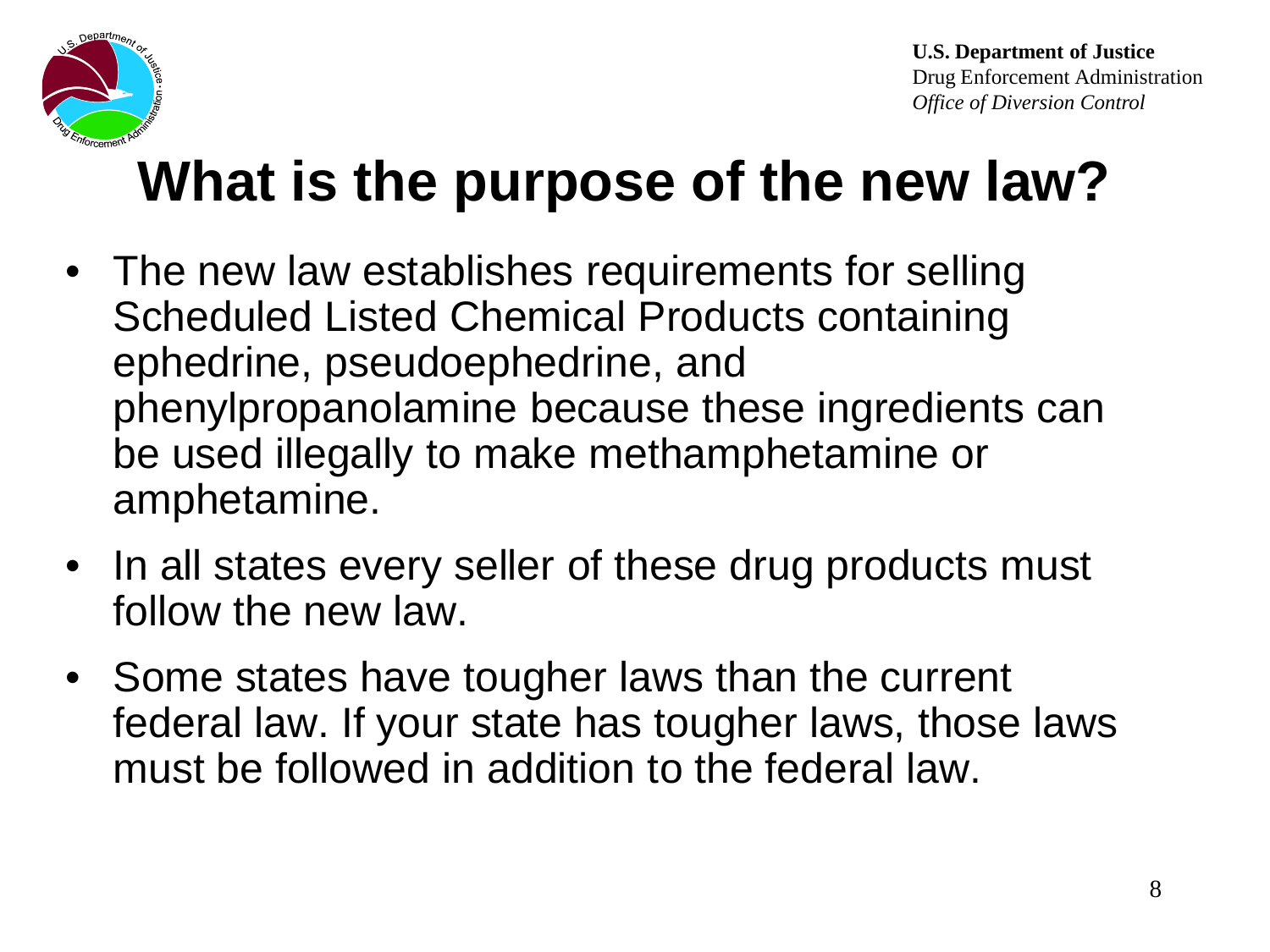

## **How much of these drug products can I sell to each customer per day?**

- Under existing law, you cannot sell more than **3.6 grams per day to each customer** of Scheduled Listed Chemical Products containing ephedrine, pseudoephedrine, and phenylpropanolamine.
- Refer to the charts on the next two slides for the amount of tablets or liquids that equals 3.6 grams
- No matter how many sales you make to a customer, you cannot legally sell more than 3.6 grams per day of these drug products to the same person.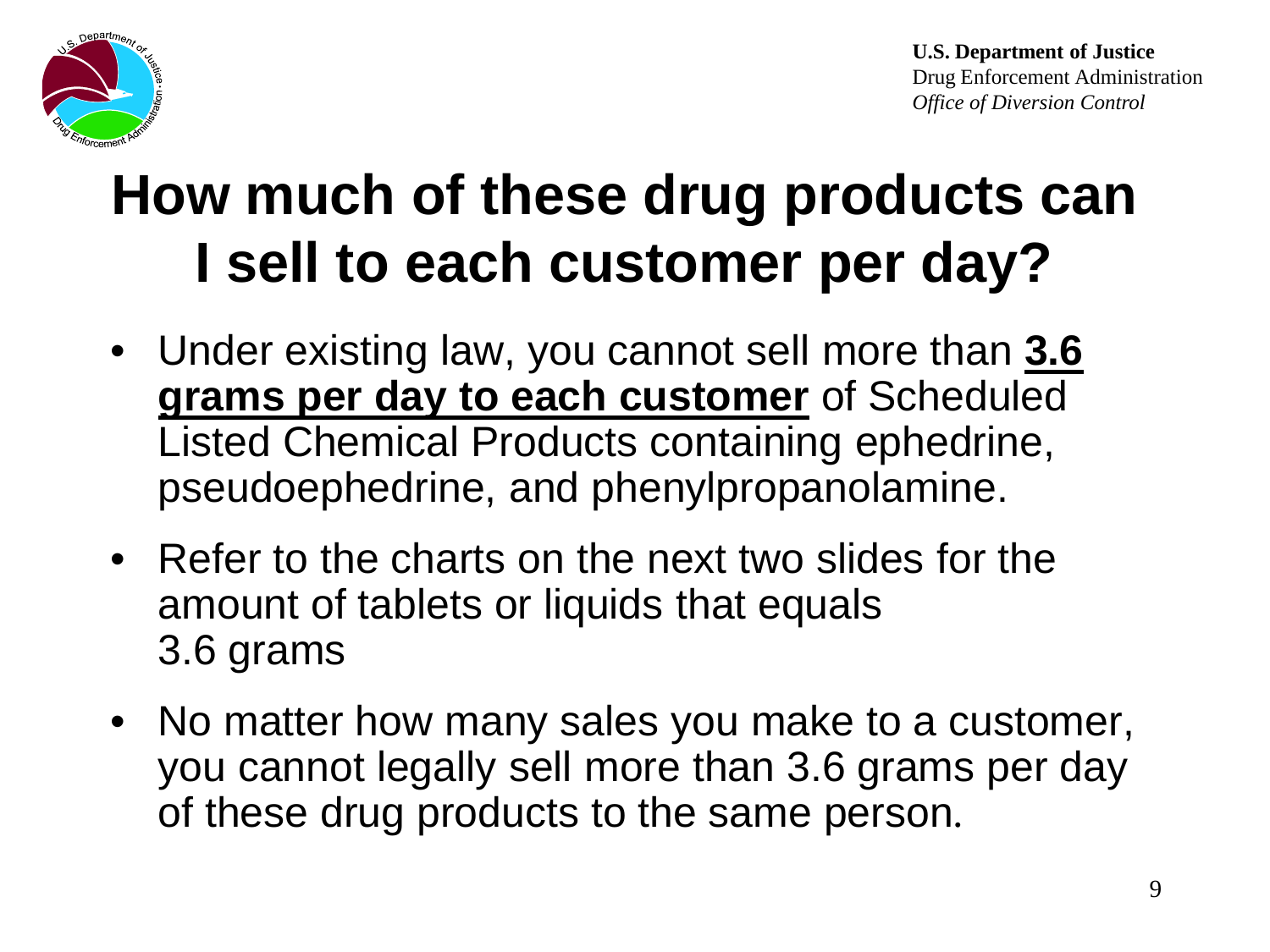

#### **Number of tablets in 3.6 grams**

**U.S. Department of Justice** Drug Enforcement Administration

|  | Drug Enforcement Administration    |  |  |  |
|--|------------------------------------|--|--|--|
|  | <b>Office of Diversion Control</b> |  |  |  |

| <b>Ingredients</b>             | Number of tablets $=$ 3.6 grams                                                                                    |  |  |
|--------------------------------|--------------------------------------------------------------------------------------------------------------------|--|--|
| 25 mg Ephedrine HCI            | 175 Tablets                                                                                                        |  |  |
| 25 mg Ephedrine Sulfate        | 186 Tablets                                                                                                        |  |  |
|                                |                                                                                                                    |  |  |
| 30 mg Pseudoephedrine HCI      | 146 Tablets                                                                                                        |  |  |
| 60 mg Pseudoephedrine HCI      | 73 Tablets                                                                                                         |  |  |
| 120 mg Pseudoephedrine HCI     | 36 Tablets                                                                                                         |  |  |
|                                |                                                                                                                    |  |  |
| 30 mg Pseudoephedrine Sulfate  | 155 Tablets                                                                                                        |  |  |
| 60 mg Pseudoephedrine Sulfate  | 77 Tablets                                                                                                         |  |  |
| 120 mg Pseudoephedrine Sulfate | 38 Tablets                                                                                                         |  |  |
| 240 mg Pseudoephedrine Sulfate | 19 Tablets                                                                                                         |  |  |
|                                |                                                                                                                    |  |  |
| Phenylpropanolamine (PPA)      | FDA issued a voluntary recall as being<br>unsafe for human consumption. Veterinary<br>use is by prescription only. |  |  |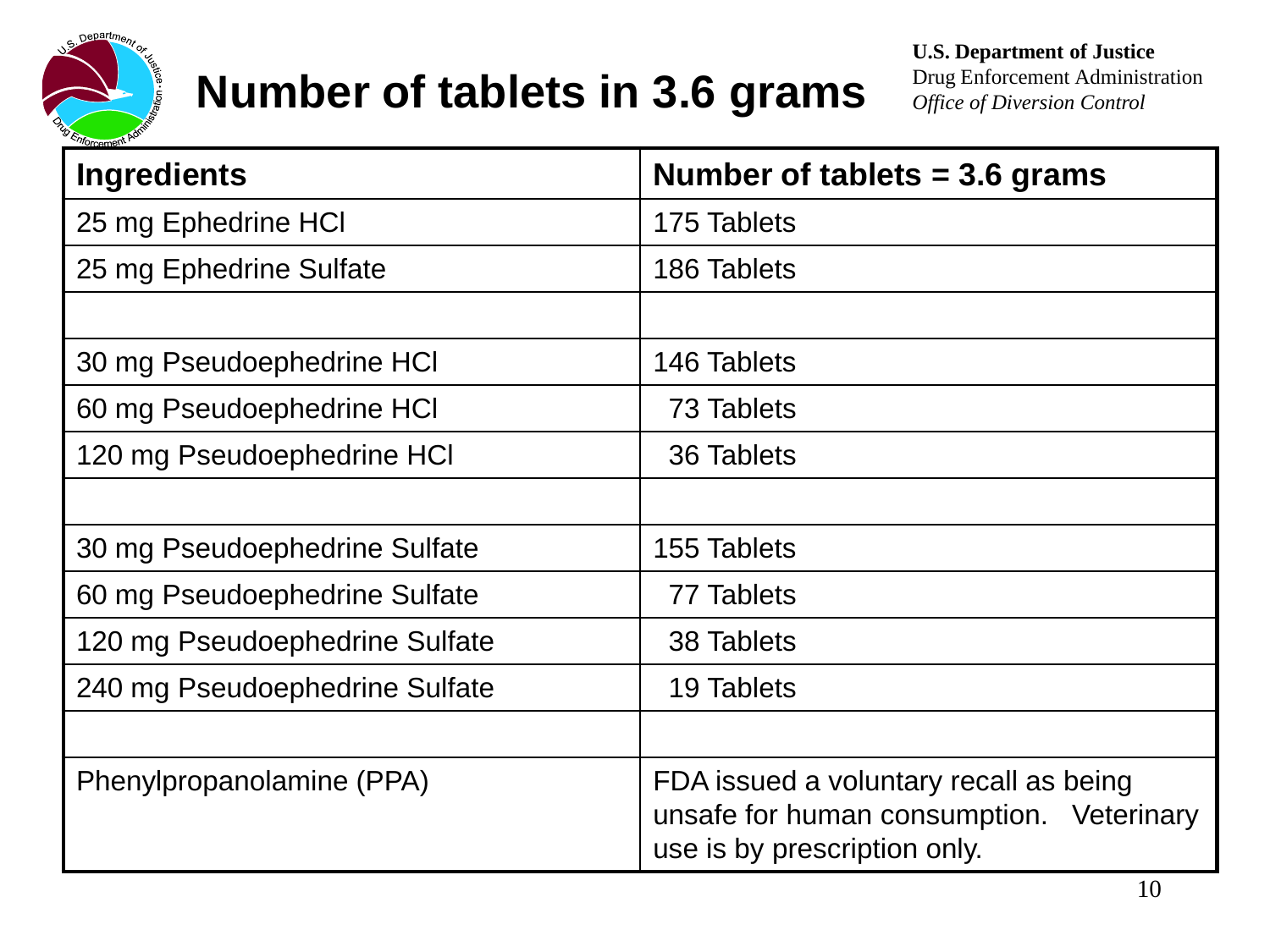

Drug Enforcement Administration *Office of Diversion Control*

#### **Liquids - Number of milliliters in 3.6 grams**

| <b>Ingredients</b>                        | <b>Number of milliliters (ml)</b>                                                                                  |  |
|-------------------------------------------|--------------------------------------------------------------------------------------------------------------------|--|
|                                           | $= 3.6$ grams                                                                                                      |  |
| 6.25 mg Ephedrine HCl / 5ml Liquid        | 3515 ml                                                                                                            |  |
|                                           |                                                                                                                    |  |
| 15 mg Pseudoephedrine HCl / 1.6 ml Liquid | 468 ml                                                                                                             |  |
| 7.5 mg Pseudoephedrine HCl / 5 ml Liquid  | 2929 ml                                                                                                            |  |
| 15 mg Pseudoephedrine HCI / 5 ml Liquid   | 1464 ml                                                                                                            |  |
| 15 mg Pseudoephedrine HCl / 2.5 ml Liquid | 732 ml                                                                                                             |  |
| 30 mg Pseudoephedrine HCI / 5 ml Liquid   | 732 ml                                                                                                             |  |
| 30 mg Pseudoephedrine HCl / 2.5 ml Liquid | 366 ml                                                                                                             |  |
| 60 mg Pseudoephedrine HCl / 5 ml Liquid   | 366 ml                                                                                                             |  |
|                                           |                                                                                                                    |  |
| Phenylpropanolamine                       | FDA issued a voluntary recall as being<br>unsafe for human consumption. Veterinary<br>use is by prescription only. |  |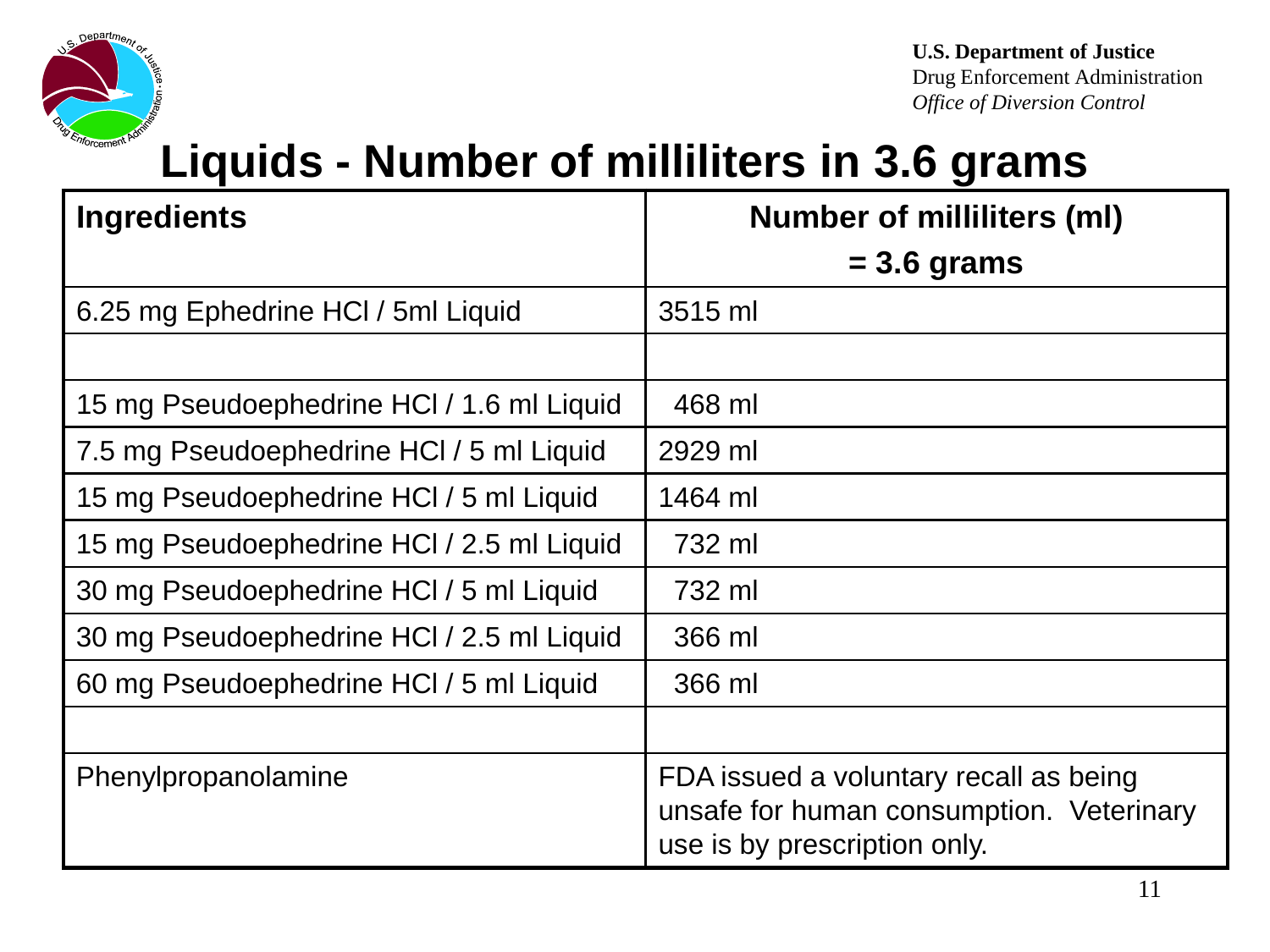

# **How much can I sell in a 30-day period?**

- Under existing law, you cannot sell more than 7.5 grams per customer of Scheduled Listed Chemical Products containing ephedrine, pseudoephedrine, and phenylpropanolamine during a 30-day period.
- Refer to the charts on the next two slides for the amount of tablets or liquids that equals 7.5 grams.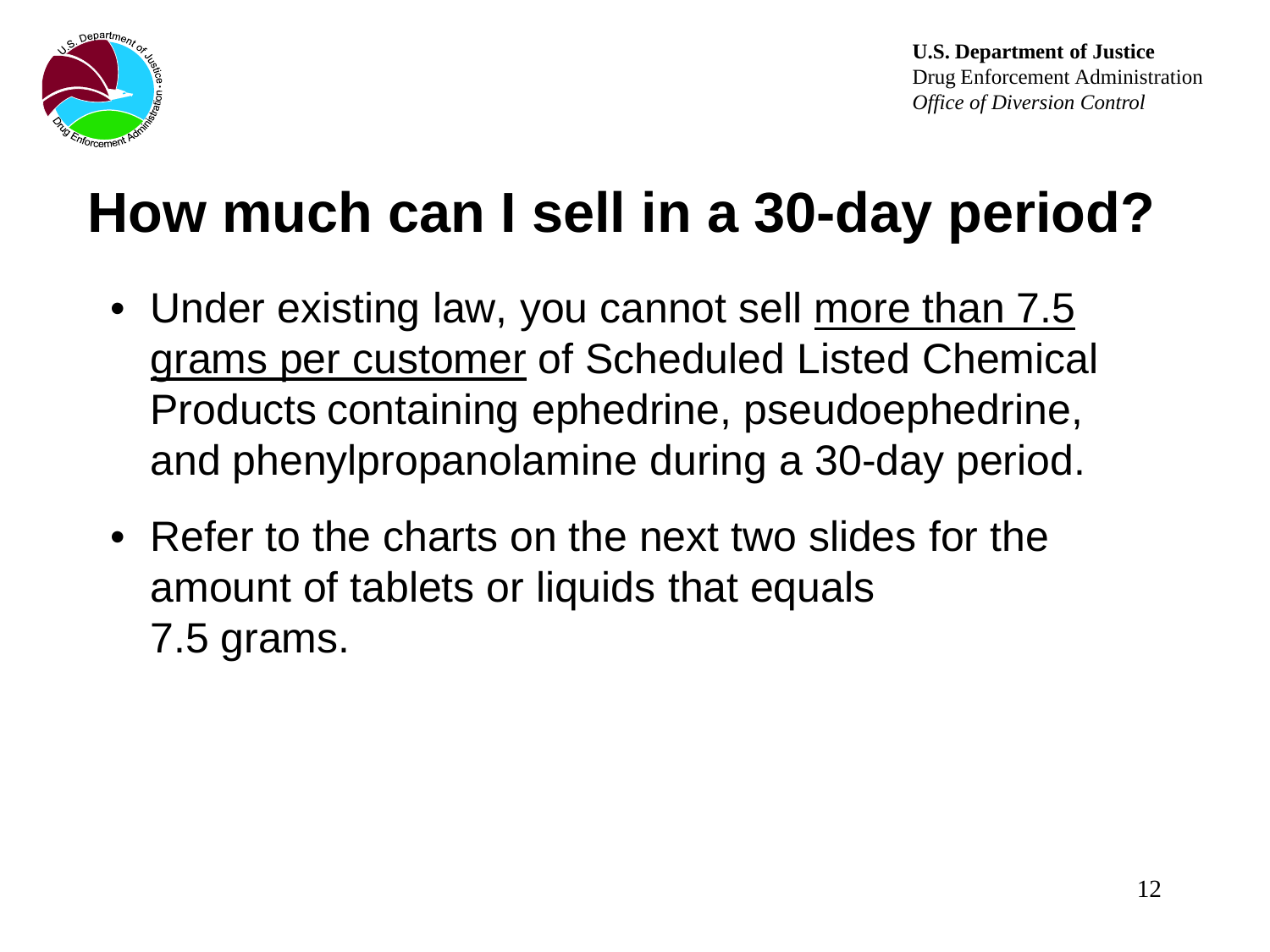

#### **Number of tablets in 7.5 grams**

**U.S. Department of Justice**

Drug Enforcement Administration *Office of Diversion Control*

| <b>Ingredients</b>             | Number of tablets $= 7.5$ grams                                                                                    |  |
|--------------------------------|--------------------------------------------------------------------------------------------------------------------|--|
| 25 mg Ephedrine HCI            | 366 Tablets                                                                                                        |  |
| 25 mg Ephedrine Sulfate        | 389 Tablets                                                                                                        |  |
|                                |                                                                                                                    |  |
| 30 mg Pseudoephedrine HCI      | 305 Tablets                                                                                                        |  |
| 60 mg Pseudoephedrine HCI      | 152 Tablets                                                                                                        |  |
| 120 mg Pseudoephedrine HCI     | <b>76 Tablets</b>                                                                                                  |  |
|                                |                                                                                                                    |  |
| 30 mg Pseudoephedrine Sulfate  | 324 Tablets                                                                                                        |  |
| 60 mg Pseudoephedrine Sulfate  | 162 Tablets                                                                                                        |  |
| 120 mg Pseudoephedrine Sulfate | 81 Tablets                                                                                                         |  |
| 240 mg Pseudoephedrine Sulfate | 40 Tablets                                                                                                         |  |
|                                |                                                                                                                    |  |
| Phenylpropanolamine (PPA)      | FDA issued a voluntary recall as being unsafe<br>for human consumption. Veterinary use is by<br>prescription only. |  |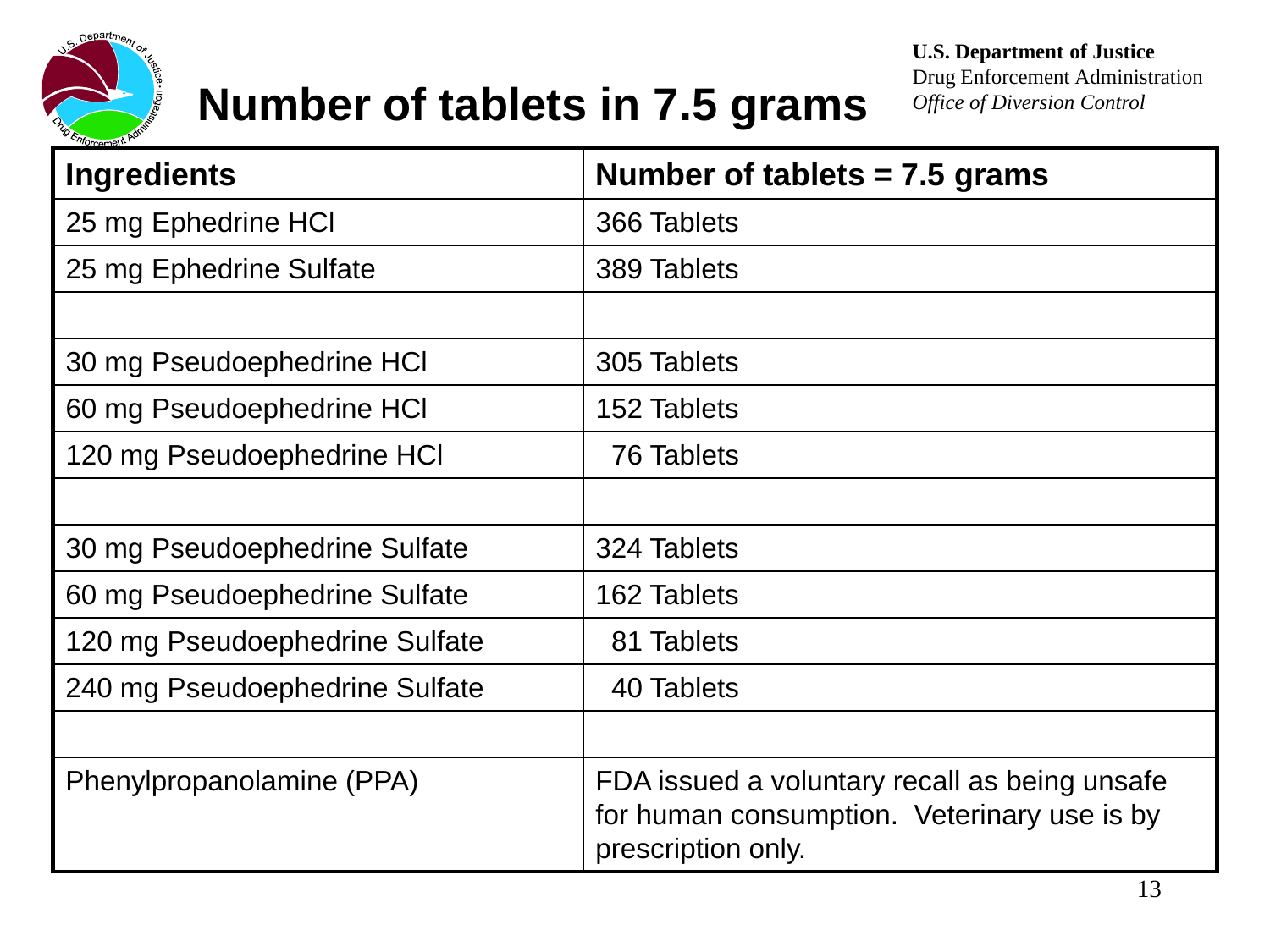

**U.S. Department of Justice**

Drug Enforcement Administration *Office of Diversion Control*

#### **Liquids - Number of milliliters in 7.5 grams**

| <b>Ingredients</b>                        | <b>Number of milliliters (ml)</b>                                                                                  |  |
|-------------------------------------------|--------------------------------------------------------------------------------------------------------------------|--|
|                                           | $= 7.5$ grams                                                                                                      |  |
| 6.25 mg Ephedrine HCI / 5ml Liquid        | 7323 ml                                                                                                            |  |
|                                           |                                                                                                                    |  |
| 15 mg Pseudoephedrine HCl / 1.6 ml Liquid | 976 ml                                                                                                             |  |
| 7.5 mg Pseudoephedrine HCI / 5 ml Liquid  | 6103 ml                                                                                                            |  |
| 15 mg Pseudoephedrine HCl / 5 ml Liquid   | 3051 ml                                                                                                            |  |
| 15 mg Pseudoephedrine HCl / 2.5 ml Liquid | 1525 ml                                                                                                            |  |
| 30 mg Pseudoephedrine HCI / 5 ml Liquid   | 1525 ml                                                                                                            |  |
| 30 mg Pseudoephedrine HCl / 2.5 ml Liquid | 762 ml                                                                                                             |  |
| 60 mg Pseudoephedrine HCl / 5 ml Liquid   | 762 ml                                                                                                             |  |
|                                           |                                                                                                                    |  |
| Phenylpropanolamine                       | FDA issued a voluntary recall as being<br>unsafe for human consumption. Veterinary<br>use is by prescription only. |  |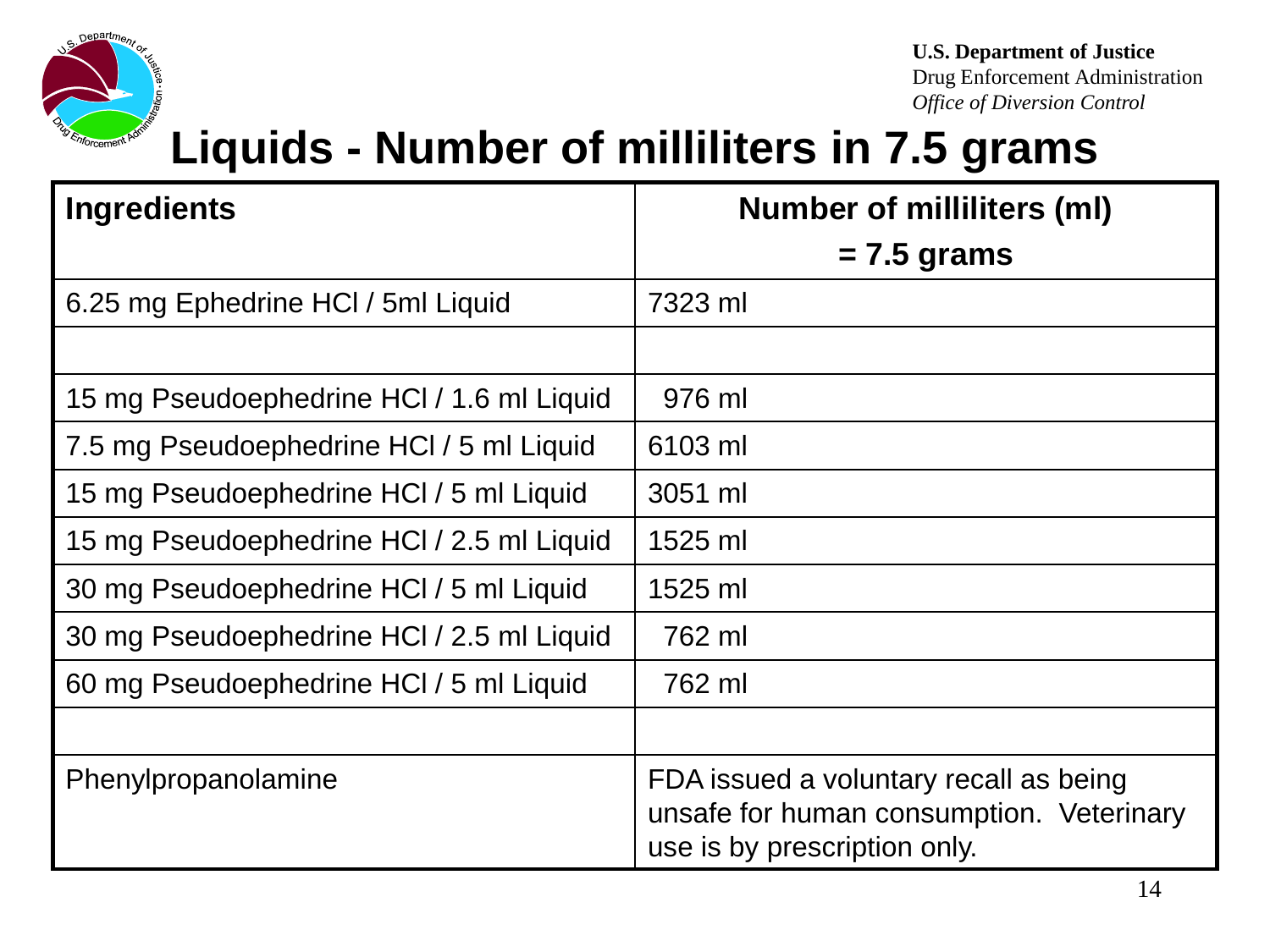Department<sub>or</sub>

**U.S. Department of Justice** Drug Enforcement Administration *Office of Diversion Control*

## **Identification and Verification Requirements under Existing Law**

- Prior to shipping the product, you must receive from the purchaser a copy of an identification card that provides a photograph and is issued by a State or the Federal Government
- Prior to shipping the product, you must also determine that the name and address on the identification correspond to the name and address provided by the purchaser as part of the sales transaction.
- If you are unable to verify the identities of both the purchaser and the recipient, you may not ship the product.
- If you are shipping the product to a third party, you must verify that both the purchaser and the person to whom the product is being shipped live at the address provided.
- If you are unable to verify the identities of both the purchaser and the recipient, you may not ship the product.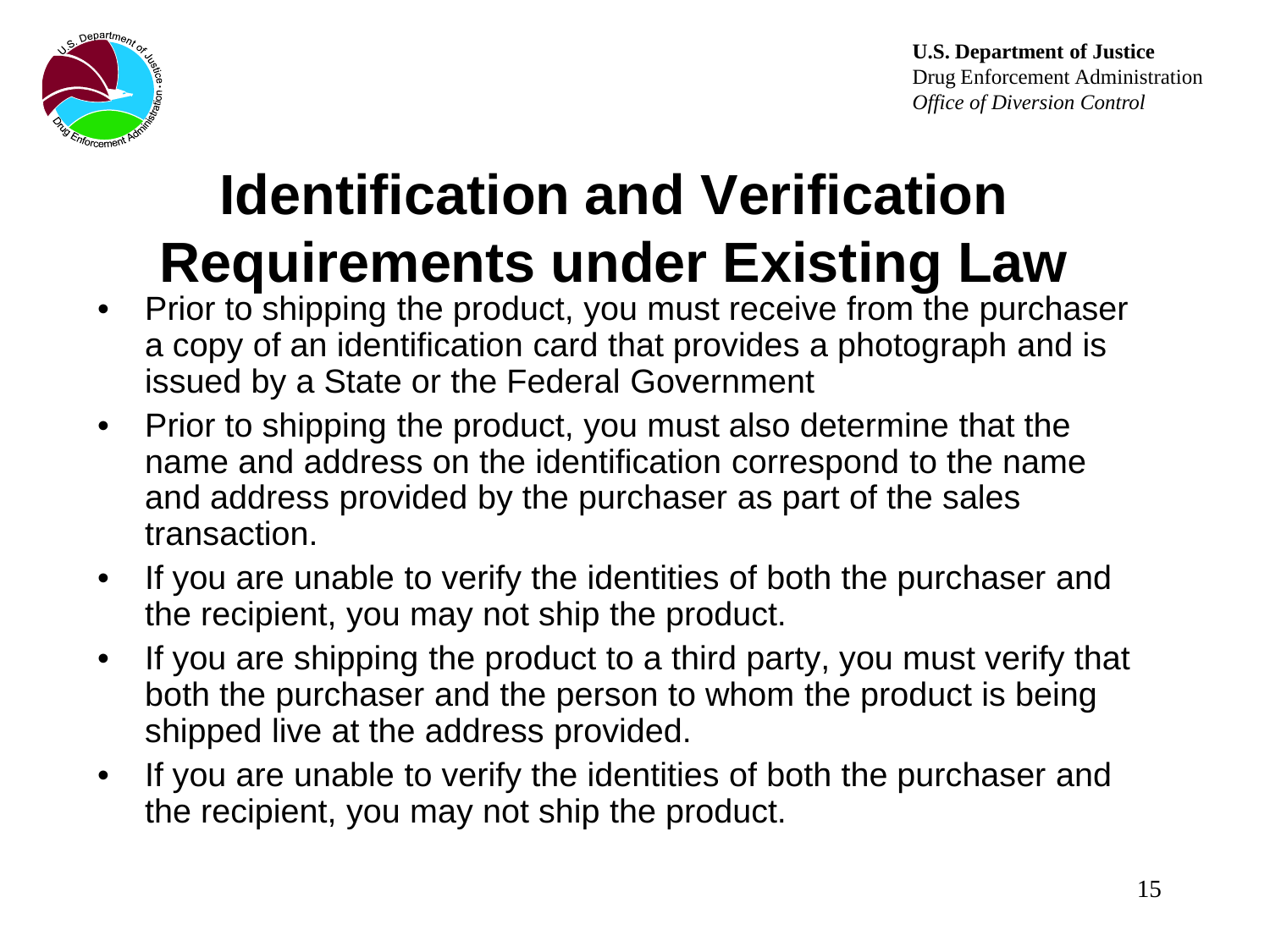

## **What I have learned from this training**

#### **Now I know:**

- that I can sell no more than 3.6 grams of these drug products to each customer per day;
- that I can sell no more than 7.5 grams of these drug products to each customer within a 30-day period.
- that I must verify the identity of my customer